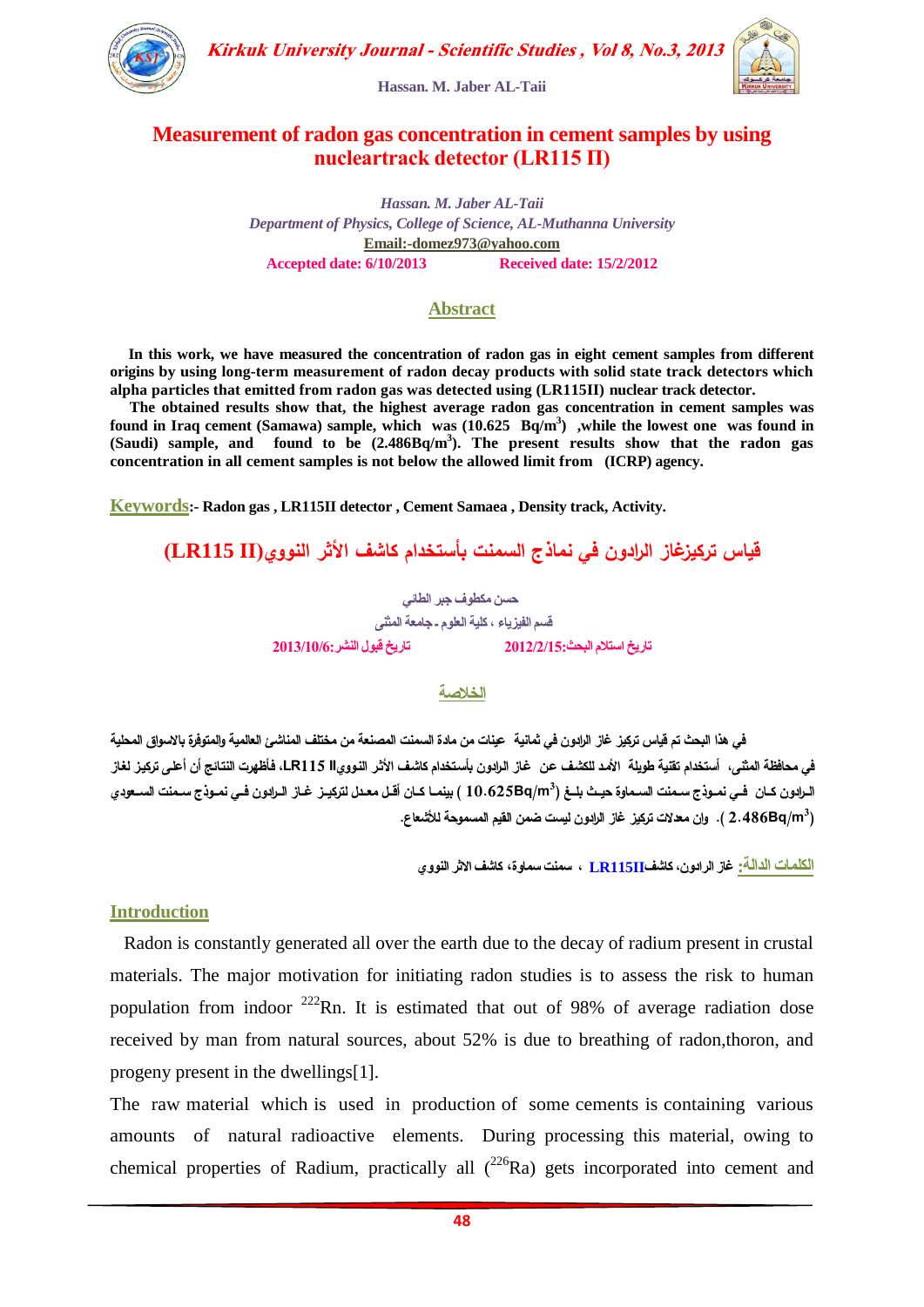

#### **Hassan. M. Jaber AL-Taii**

remains in disequilibrium status when it is compared to radioactivity levels contained in the raw material. Most of the materials are considered waste and are stockpiled or discharged into the aquatic environment [2,3]. Potential issues of concern resulting from waste disposal are its environmental impacts; possible increases in radio-nuclides in soils or in groundwater and consequential ingestion by humans through exposure routes such as drinking water and food chain [2,4].

When radon decays to form its progeny( $^{218}$ Po and  $^{214}$ Po), they are electrically charged and can attach themselves to tiny dust particles, water vapors, oxygen, trace gases in indoor air and other solid surfaces. These daughter products remain air borne for a long time. These dust particles (aerosols) can easily be inhaled into the lung and can adhere to the epithelial lining of the lung, thereby irradiating the tissue [5].

 Radon is an alpha emitter that decays with a half-life of about 3.5 days to a short-lived series of progeny as shown in Fig.1.[6]. Unlike radon, the progeny are solid and form into small molecular clusters or attach to aerosols in the air after their formation. The inhaled particulate progeny may be deposited in the lung on the respiratory epithelium; radon by contrast is largely exhaled, although some radon is absorbed through the lung. Radon itself is not responsible for the critical dose of radioactivity delivered to the lung that causes cancer. While radon was initially thought to be the direct cause of the lung cancer in the miners, Bale and Harley recognized in the early 1950s that alpha particle emissions from radon progeny and not from radon itself were responsible for the critical dose of radiation delivered to the lung. Alpha decays of two radioisotopes in the decay chain,  $^{218}$ Po and  $^{214}$ Po (Fig.1), deliver the energy to target cells in the respiratory epithelium that is considered to cause radonassociated lung cancer (National Research, 1991,). Alpha particles, equivalent to a helium nucleus, are charged and had a high mass.

Although their range of penetration into tissues is limited, they are highly effective and damaging the genetic material of cells. As reviewed in the report of the BEIR VI Committee, passage of even a single alpha particle through a cell can cause permanent genetic change in the cell [6,7].

 Cement is a commonly used building construction material. The natural level of radioactivity in cement gives rise to internal and external indoor exposure. The external exposure is caused by gamma radiation originating from the members of the uranium  $(238)$  and thorium  $(^{232}Th)$  decay series and also from potassium  $(^{40}K)$  [8, 9].

The knowledge of radon levels in building is important in assessing population exposure.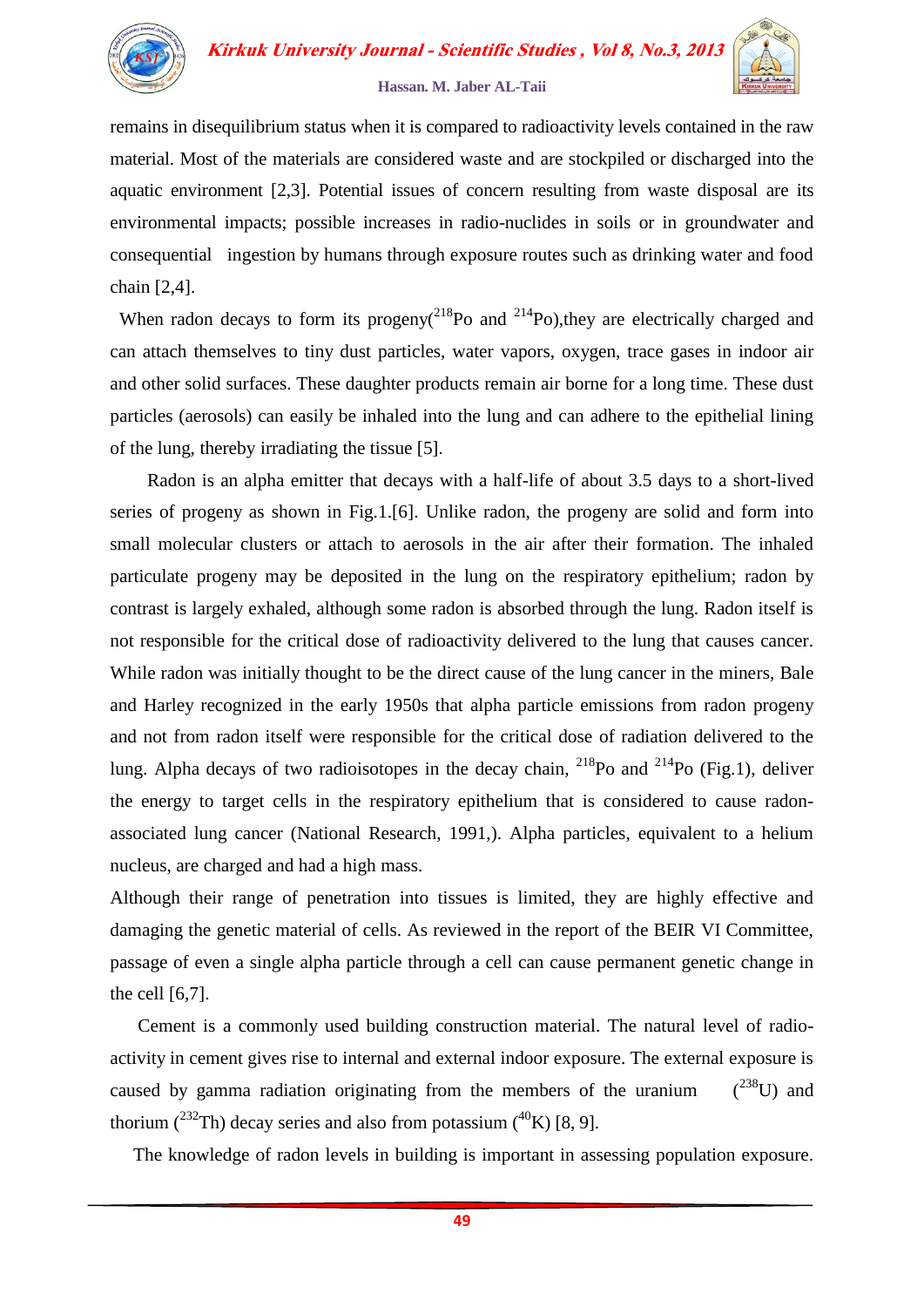

Radon in indoor spaces may originate from exhalation from rocks and soils around the building or from construction materials used in walls, floors, and ceilings. Indoor radon concentrations are almost always higher than outdoor concentrations. Once inside a building, the radon cannot easily escape. The sealing of buildings to conserve energy reduces the intake of outside air and worsens the situation [10].



**Fig. 1: The radon decay chain [6]**

 All building materials that originate from minerals may contain amounts of radio-nuclides such as uranium and thorium, which are created from their radioactive decay chains. the most significant one is radium  $(^{226}Ra)$ . Presence of  $^{226}Ra$  in building materials affects persons living in dwellings either by inhalation of radon daughters that decay from radium and released from the building materials to the indoor air or by hard gamma radiation released from the building material as a consequence of the radioactive decay of the natural radio-nuclides. In addition to the building materials, the natural gas used domestically, the underground-derived water supply and the cracks building materials are generally the second main source of radon indoors.

 Solid State Nuclear Track Detectors (SSNTDs) have been widely used for measuring time integrated radon levels in dwellings under different conditions. The track detector used for this purpose must be calibrated for concentrations of radon and its daughters likely to be found in dwellings.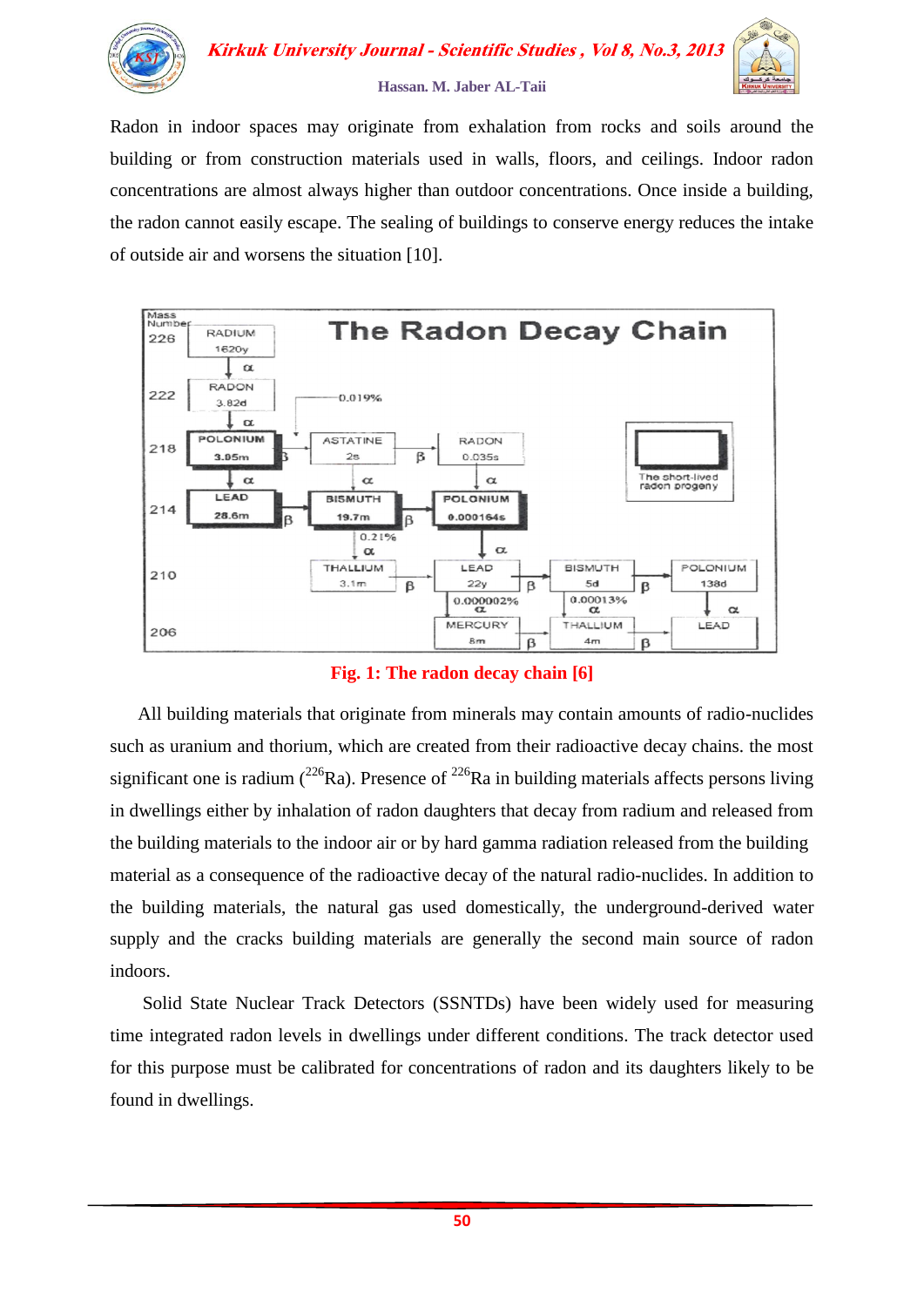

**Hassan. M. Jaber AL-Taii**

### **Experimental Part**

 The determination of alpha particles concentrations emitted from radon gas in cement samples were performed by using the nuclear track detector(LR115II) of thickness (4.5  $\mu$ m) and area of about (1×1cm<sup>2</sup>). The radon gas concentration in cement samples was obtained by using the Test tube technique.

 After irradiation time of 60 days the LR115 track detectors were etched in (2.5N) of (NaOH) solution at temperature of  $(60^{\circ}C)$  for  $(0.5 \text{ hr})$ , and the tracks density were recorded by using an optical microscope with magnification of (40x).The density of the tracks (D) in the samples were calculated according to relation [11].

 We used the test tube technique covered by tightly closed from the top and sealed , assuming the average density of track and proportional to cylinder volume (h .cm),between the detector surface and surface sample equal(7cm)[12]. We can find radon activity (radon concentration) to decay daughter  $({}^{218}P_0, {}^{214}P_0)$  by using the relations:-

( ) ...............(2)  $\frac{C}{4}$  ( $R$ <sub>max</sub> –  $R$ <sub>min</sub>)  $\cos^2$ ........................................................(1) 222 *R D KC*  $D_{\scriptscriptstyle R222}$  =  $\frac{C}{4}$  ( $R_{\scriptscriptstyle M\!X}$  –  $R_{\scriptscriptstyle M\!I\!N}$ )  $\cos^2\theta_c$ 

Where  $D =$  Background corrected alpha track density due to radon (Track cm<sup>-2</sup>)

 $C =$  radon gas concentration.(Bq.m<sup>-1</sup>).

 $r =$  radius of tube (0.75 cm).

R=Alpha particles range in air product  $(^{222}$ Rn equal) (4 cm). [13]

 $h = Distance$  between the detector and top of the sample (7cm)

 $A =$ Surface area of sample  $(m<sup>2</sup>)$ 

K = Sensitivity factor (Tracks cm<sup>-2</sup> day<sup>-1</sup> / Bq m<sup>-3</sup>)

 $W =$  Mass of sample (gm) equal (10.2gm).

 $\theta_c$  = detector Critical angle for LR115 equal (40<sup>o</sup>)] 11]

When the values of  $(R, r, h, \theta_c)$  are substituted in eq. 2, the values of activity can be found by Bq unit as in eq.3.

*A CV*.....................................(3)

The valume (V) and specific activity (S.A) were calculated from eqs (4) and (5) respectively

$$
V = \pi r^{2} h
$$
 (4)  

$$
S.A = A_{W}
$$
 (5)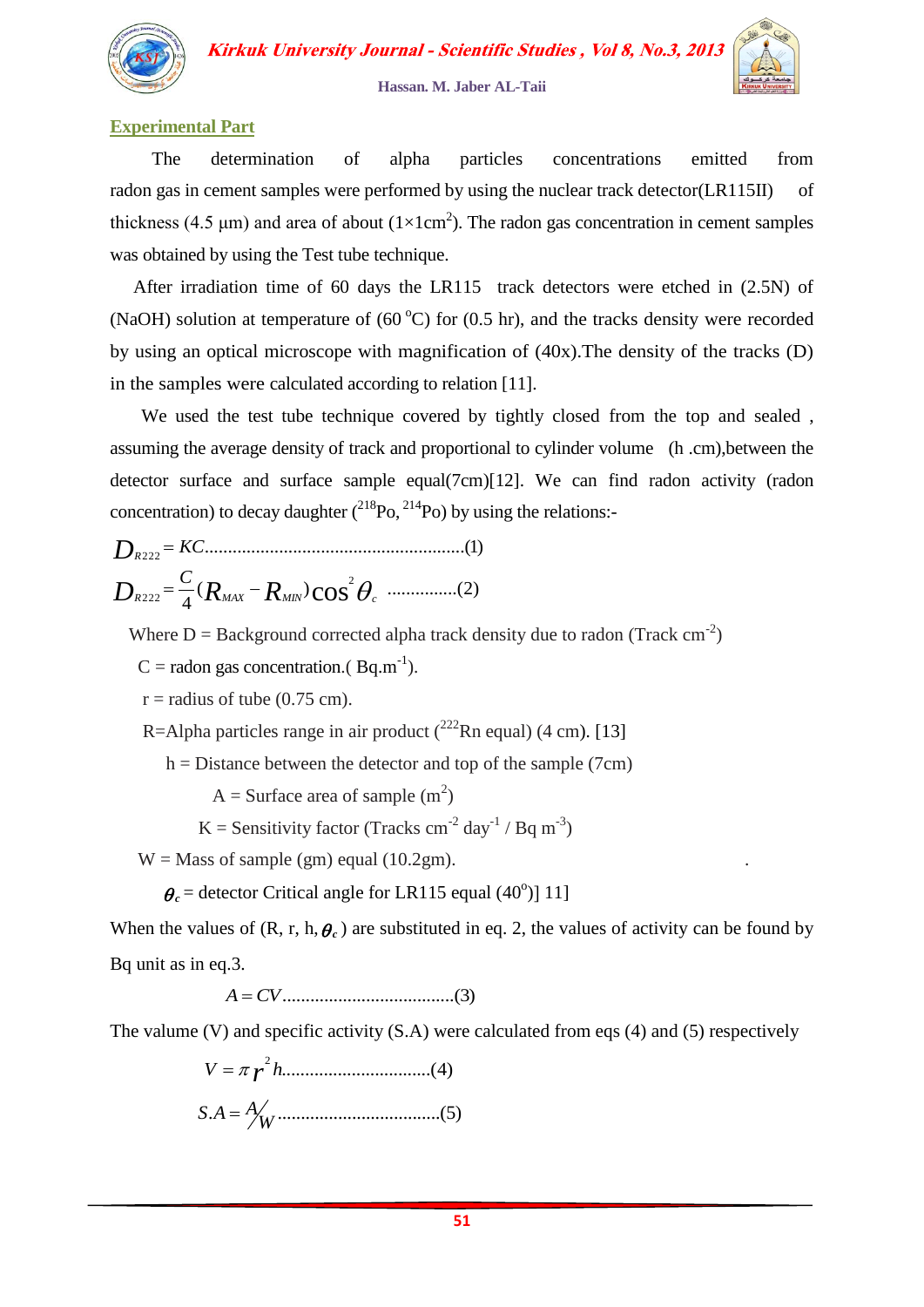

|  |  | Hassan. M. Jaber AL-Taii |  |
|--|--|--------------------------|--|
|  |  |                          |  |

| <b>Sample</b><br>(origin of cement) | N of track | Net no. of<br><b>Track</b> | <b>Radon</b> gas<br>concentration<br>$Tr.cm^{-2}.hr^{-1}$ | <b>Activity</b> | <b>Specific</b><br><b>Activity</b> |
|-------------------------------------|------------|----------------------------|-----------------------------------------------------------|-----------------|------------------------------------|
| سعودي (مقاوم)                       | 90         | 33                         | 0.048043326                                               | 2.486861897     | 0.24380999                         |
| باكستاني فالكون(مقاوم)              | 162        | 105                        | 0.152865129                                               | 7.9127424       | 0.775759059                        |
| هندي علامة الأسد(عتيادي)            | 180        | 123                        | 0.17907058                                                | 9.269212526     | 0.908746326                        |
| عراقي السماوة(مقاوم)                | 198        | 141                        | 0.205276031                                               | 10.62568265     | 1.041733593                        |
| باكستاني( مقاوم)                    | 185        | 128                        | 0.186349872                                               | 9.646009783     | 0.945687234                        |
| عراقي النجف (أعتيادي)               | 150        | 93                         | 0.135394829                                               | 7.008428983     | 0.687100881                        |
| اماراتي(مقاوم)                      | 146        | 89                         | 0.129571395                                               | 6.706991177     | 0.657548155                        |
| عراقي المثنى(مقاوم)                 | 100        | 43                         | 0.06260191                                                | 3.240456412     | 0.317691805                        |

#### **Table (1) Radon gas concentration for cement samples from different countries Samples**

## **Results and Discussion**

 Our present investigation is based on the study of eight samples from different origin of cement which was available in the local markets; we found the radon gas concentrations by using Long-term method which alpha particles are emitted from radon gas in (LR115II) nuclear track detector .Table (1) represent the radon gas concentrations for cement samples in different countries. It can be noticed that, the highest average radon gas concentration in cement samples was found in Iraqi cement (Samawa) sample, which was (3189.79 Bq/m<sup>3</sup>), while the lowest average one was found in saudi sample, which was (342.70) Bq/m<sup>3</sup>) as shown in Fig .2. It might be mentioned that, thoron gas is an alpha emitter which is also present in soil and the other investigated materials. However, the average diffusion distance of thoron gas is very small compared to that of radon [10].The present results indicate that the radon gas concentrations in all cement samples is not below the allowed limit from (ICRP)agency which is  $(200 \text{ Bq/m}^3)$ in soil sample [14].



**Fig 2. Relation of Activity radon gas concentration and samples.**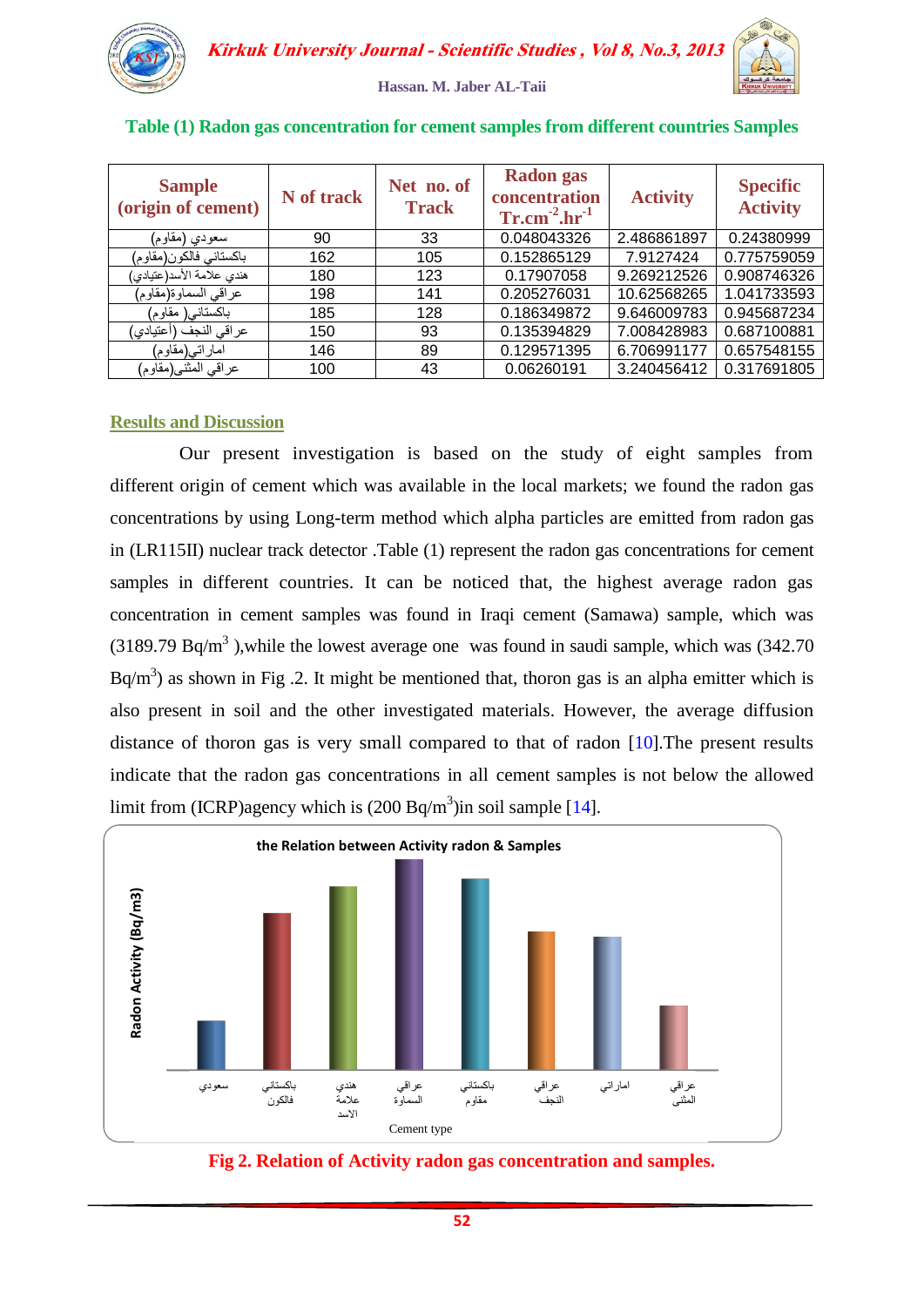

#### **Hassan. M. Jaber AL-Taii**

#### **Conclusions**

 From this work, one can conclude that, the highest average radon gas con-centration in cement samples was found in Iraq cement (Samawa) sample, which was  $(10.625 Bq/m<sup>3</sup>)$ , while the lowest average radon gas concentration in cement samples was found in Saudi sample, which was (2.486  $Bq/m<sup>3</sup>$ ). The present results show that the radon gas concentration in all cement samples is not below the allowed limit from (ICRP) agency.

### **References**

- [1] P C, Deka1, H. Sarma, T. D. Subir Sarkar, Goswami and B KSarma ,"Study of indoor Radon and thoron progeny levels in surrounding areas of Nalbari, Assam, India, Indian J. Phys. (2009), 83 (7), 1025-1030.
- [2] United Nations Scientific Committe on the Effects of Atomic Radiation. UNSCEAR 2000 report to the general assembly, with scientific annexes.Sources and effects of ionizing radiation. United Nations, New York, (2000).
- [3] S.Shashikumar,Chandrashekara.M.S,Paramesh.L,"Studies Radon in soil gas and natural radionuclides in soil,rock and ground water samples around Mysore city"Int.J.of Environmental science 2011, Vol, 5.
- [4] T.P.Laich, A radiological evaluation of phosphogypsum, Health Phys., (1991), 60, 691-693.
- [5] K Kanta & S K Chakarvarti,Radiological impact of airborne radon and its Progeny in dwellings, Indian Journal of Pure & Applied Physics Vol. 42, March 2004, pp. 157-161
- [6] A.S. Hussein, "Radon in the environmental: friend or foe?", proceeding of the3rd Environmental physics conference, 19-23.2008, Aswan,Egypt.
- [7] Al-Obedy, Ahmed Ibrahim, A. Rafea Monef Al-jubory," Measurements of Radon- 222 concentrations in dwellings of kirkuk city, Iraq".kirkuk journal, (2009), Vol.2,.
- [8] M., R.P, Nain.Chauhan, S.K.Chakarvarti,"Alpha radioactivity in Indian cement samples",Iran.J.Radit.Res,2006,3(4),p171-176.
- [9] A.K. Mahur, R.G. Rajesh Kumar, Sonkawade, D. Sengupt, Rajendr Prasad, Measurement of natural radioactivity and radon exhalation ratefrom rock Samples of Jaduguda uranium mines and its radiological implications, Nucl. Instr. & Methods in Phy. Res. B 266 (2008) 1591–1597.
- [10] M, El-Zaher. Abd, N. M. Fahmi," Studying the Variation of Radon Level in Some Houses in Alexandria City, Egypt", IX Radiation Physics & Protection Conference, 15- 19 November 2008, Nasr City - Cairo, Egypt.